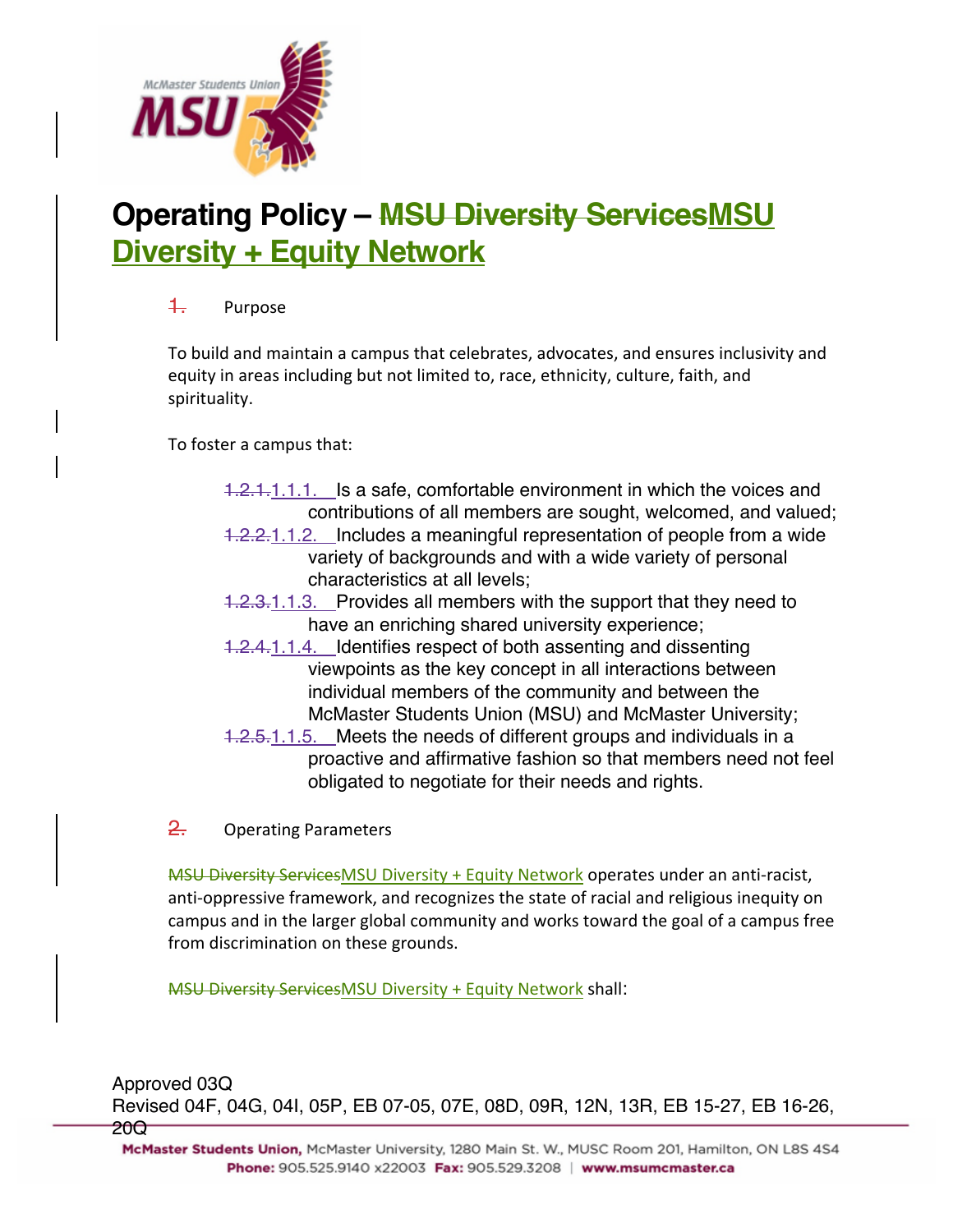- 2.2.1.1.1.6. Create space on campus devoted to inclusiveness and diversity;
- 2.2.2.1.1.7. Awareness of issues of inclusivity and inequity;
- 2.2.3.1.1.8. Provide affirmative opportunities for the sharing of related knowledge and experience;
- 2.2.4.1.1.9. Coordinate annual events which further the goals of an inclusive and diverse campus;
- 2.2.5.1.1.10. Advocate and lobby on behalf of its purpose and core principles on the McMaster campus and in the broader community:
- 2.2.6.1.1.11. Provide MSU representation to various bodies, including but not limited to:

2.2.6.1.1.1.1.1.1. The President's Advisory Committee for Building an Inclusive Community (PACBIC);

- 2.2.7.1.1.12. Endeavor in all above areas to achieve its core goals and responsibilities in conjunction and cooperation with other MSU groups, on the McMaster campus and in the broader community;
- 2.2.8.1.1.13. Endeavor to exemplify its purpose within its own operations, management structure, and community environment.

3. Personnel Structure

The Director, who shall:

- 3.1.1.1.1.14. Oversee all activities of **MSU Diversity ServicesMSU** Diversity + Equity Network;
- 1.1.15. Perform duties outlined in the Diversity Services + Equity **Network Director job description;**
- 1.1.16. Be hired by a hiring committee struck by the Executive Board that shall consist of:
	- 1.1.16.1. The outgoing Director;
	- 1.1.16.2. The Vice-President (Administration);
	- 1.1.16.3. One (1) Executive Board Member;
	- 1.1.16.4. One (1) Representative from the Equity and Inclusion Office.

## $3.1.2.$   $\cdot$

The Assistant Director, who shall: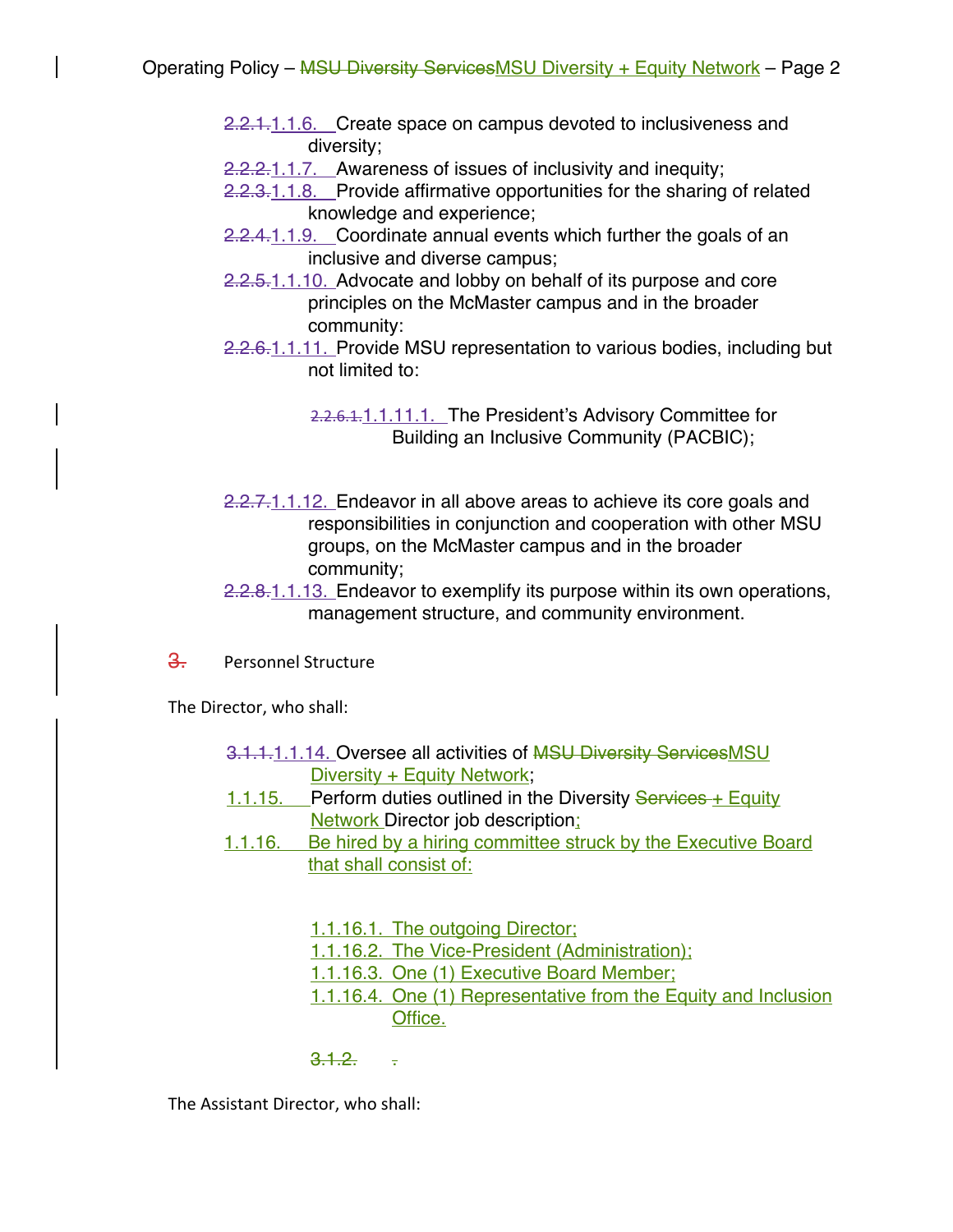- 3.2.1.1.1.17. Assist the Diversity Services Director in overseeing all activities of MSU Diversity ServicesMSU Diversity + Equity Network;
- 1.1.18. Perform duties outlined in the Diversity  $+$  Equity NetworkServices Assistant Director job description;
- 1.1.19. . Be hired by a hiring committee struck by the Executive Board that shall consist of:

1.1.19.1. The outgoing Assistant Director;

1.1.19.1.1. If the outgoing Assistant Director is the incoming Director, substitute the outgoing Director in their place;

1.1.19.2. The Vice-President (Administration); 1.1.19.3. One (1) Executive Board Member; 1.1.19.4. The incoming Diversity + Equity Network Director.

3.2.2.

The Bridges Coordinator, who shall:

- 3.3.1.1.1.20. Be responsible for the daily operation of the Bridges Café safe space;
- 1.1.21. Perform duties outlined in the Diversity  $+$  Equity **NetworkServices Bridges Coordinator job description;**
- 1.1.22. Be hired by a hiring committee that shall consist of:
	- 1.1.22.1. The incoming Director;
	- 1.1.22.2. The outgoing Director;
	- 1.1.22.3. The outgoing Bridges Coordinator.
	- <del>3.3.2.</del> <del>.</del>

The Indigenous Affairs Executive, who shall:

- 3.4.1.1.1.23. Be responsible for fostering communication with and promotion of Indigenous Students and First Nations, Inuit, and Métis culture;
- 1.1.24. Perform duties outlined in the Diversity  $+$  Equity **NetworkServices Indigenous Affairs Executive job description;**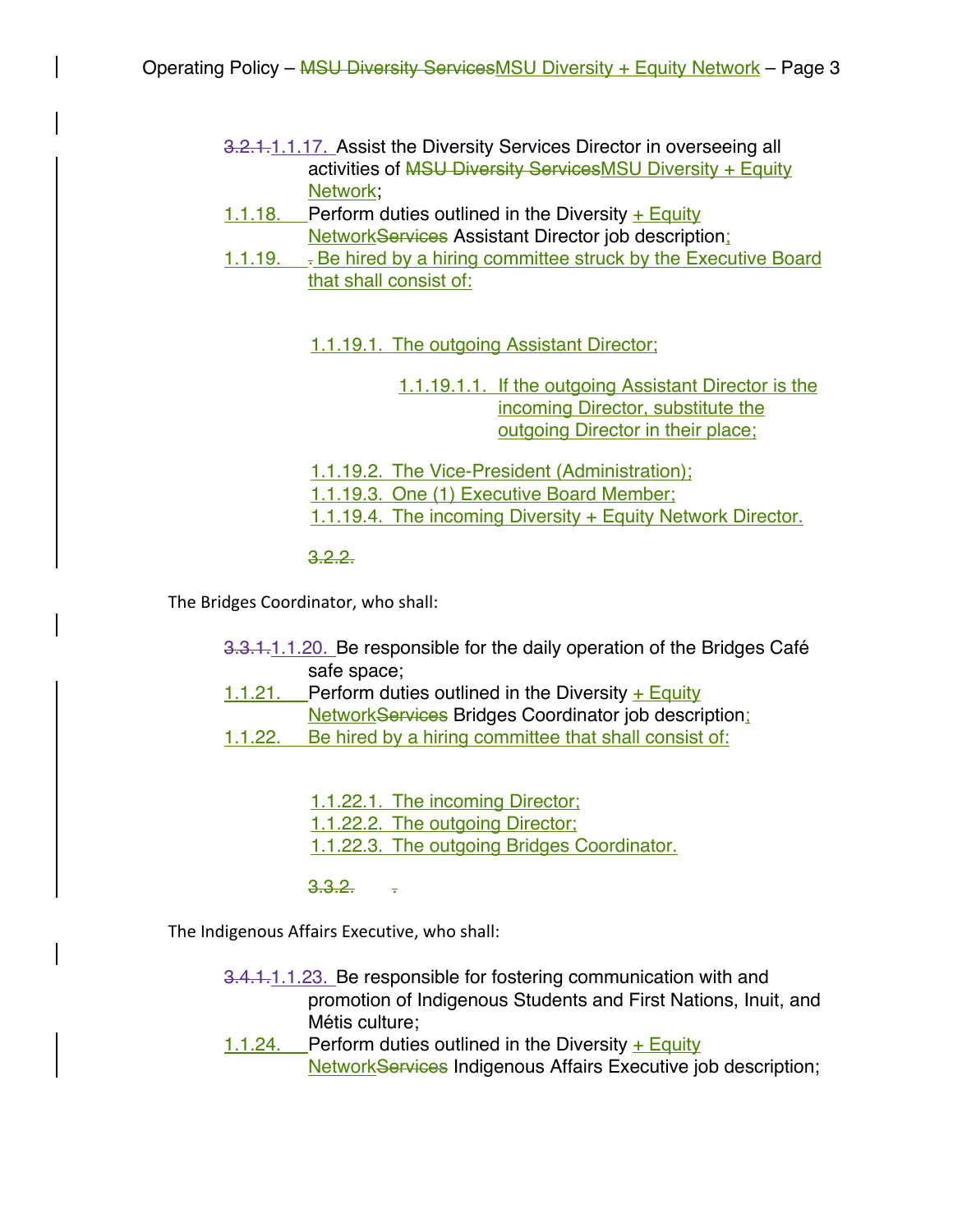1.1.25. Be selected by the MSU Diversity + Equity Network Director and Assistant Director through an application and interview process.  $3.4.2.$ 

The Promotions Executive, who shall:

3.5.1.1.1.26. Be responsible for promoting all aspects of the Service through different avenues, including but not limited to:

> 3.5.1.1.1.1.26.1. Social media; 3.5.1.2.1.1.26.2. Promotional materials; and 3.5.1.3.1.1.26.3. Advertising social events/campaigns;

- 1.1.27. Perform duties outlined in the Promotions Coordinator job description;
- 1.1.28. Be selected by the MSU Diversity + Equity Network Director and Assistant Director through an application and interview process.  $3.5.2.$

The Research and Resources Coordinator, who shall:

- 3.6.1.1.1.29. Educate the McMaster community on equity-related issues through building and curating the resource hub of the Diversity  $+$ Equity NetworkServices;
- 1.1.30. Develop different forms of media to present educational diversity- and equity-focused material;
- 1.1.31. Perform duties outlined in the Research and Resources Coordinator job description;
- 1.1.32. Be selected by the MSU Diversity + Equity Network Director and Assistant Director through an application and interview process.
- 1.1.33.

3.6.2.

The Events Coordinator, who shall:

- 3.7.1.1.1.34. Create events that build community and solidarity amongst marginalized groups;
- 3.7.2.1.1.35. Supervise the programming committee;
- 1.1.36. Work closely with the Social and Political Advocacy Coordinator;
- 1.1.37. Perform duties outlined in the Events Coordinator job description;
- 1.1.38. Be selected by the MSU Diversity + Equity Network Director and Assistant Director through an application and interview process. 3.7.3.